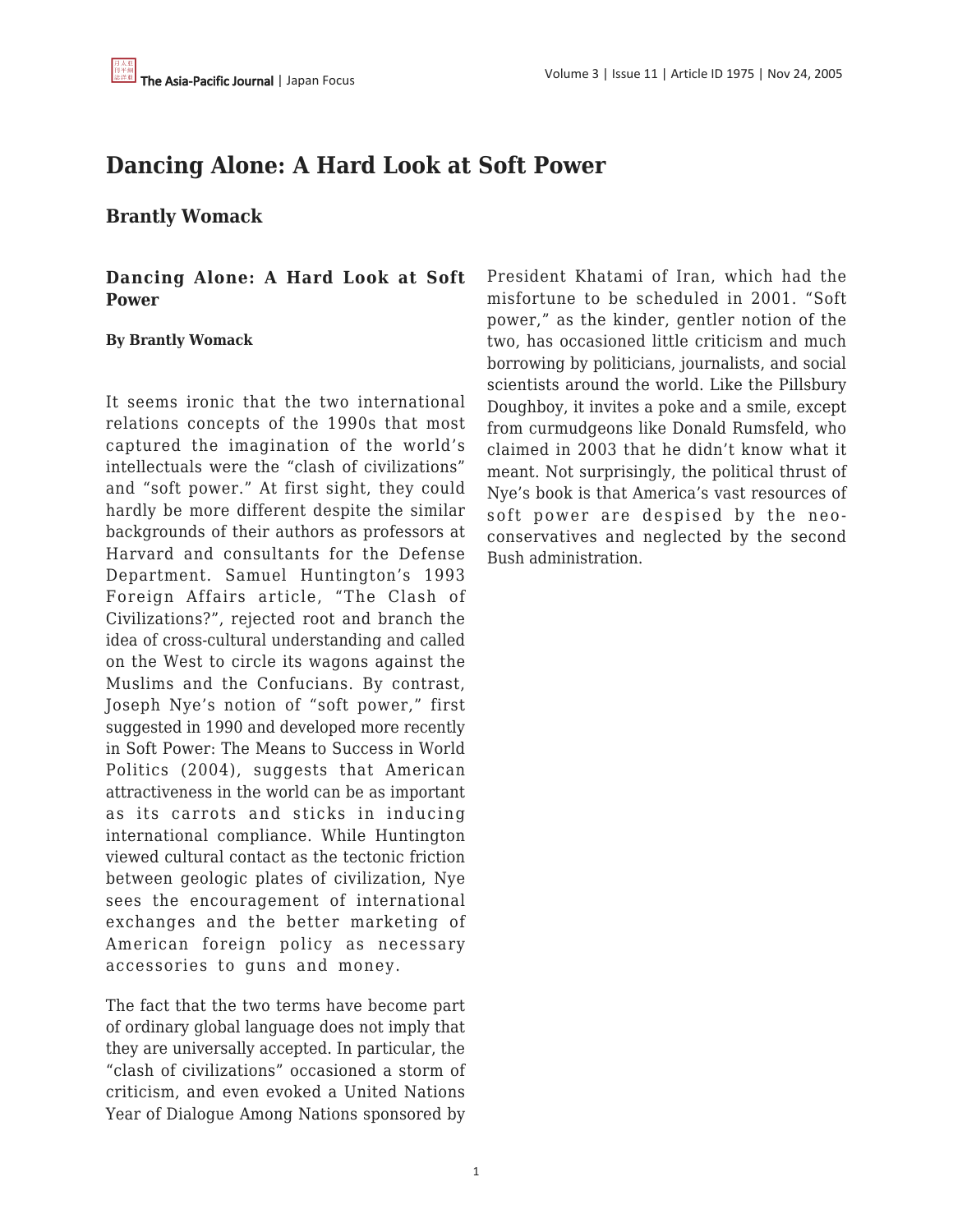



Despite the very real differences between Huntington and Nye, there is an underlying similarity, and that similarity corresponds to a continuity in American foreign policy in the post-Cold War era from Bush to Clinton to Bush. Although Nye is interested in the capacity of the United States to achieve its aims by persuasion rather than by the direct application of force or rewards, he does not see American policy and goals as interactive with the rest of the world. Essentially, he sees the challenge of soft power as that of making "our" (American) goals more attractive. While Huntington is unilateralist with the windows closed, Nye is unilateralist with the windows open.

This is too soft a notion of soft power, whether as a general theory or as a policy guideline for the United States. As a theory, it confuses attention, attractiveness and persuasiveness. Although there is unquestionably something there, there in soft power, Nye's smorgasbord, from Elvis and Hollywood to Voice of America, is unconvincing as an alternative to hard power in inducing international compliance. As a policy guideline, it is certainly an improvement over the arrogance of pure power, but fails to acknowledge the essentially interactive character of persuasion. America has become the center of world attention because of its preponderance of power, but it is also the center of the world's anxieties. If America is to achieve and sustain world leadership, as opposed to exhaust itself by bludgeoning others into submission, it must be interactive and based on the acknowledgement of the interests of others. If America dances only to its own tune, the world will watch, but few will follow.

#### **1. Joseph Nye's soft power**

Joseph Nye's latest book on soft power appears to come full circle from his 1990 book that introduced the concept, Bound to Lead. The first sentence of the earlier work is, "Americans are worried about national decline." In that now antediluvian era of anxieties about Japan as number one and the rise and fall of great powers, Nye argued that the United States would maintain its world leadership position, but would need to face the challenges of coopting compliance rather than commanding it. In the mood of wary triumphalism set by the current administration, Nye's new point is that, yes, the United States is the most powerful and attractive state on earth, but it is neglecting its soft power resources. The reassuring discovery in the late Cold War that America's strength was based on soft power as well as hard power and thus less susceptible to inevitable cycles of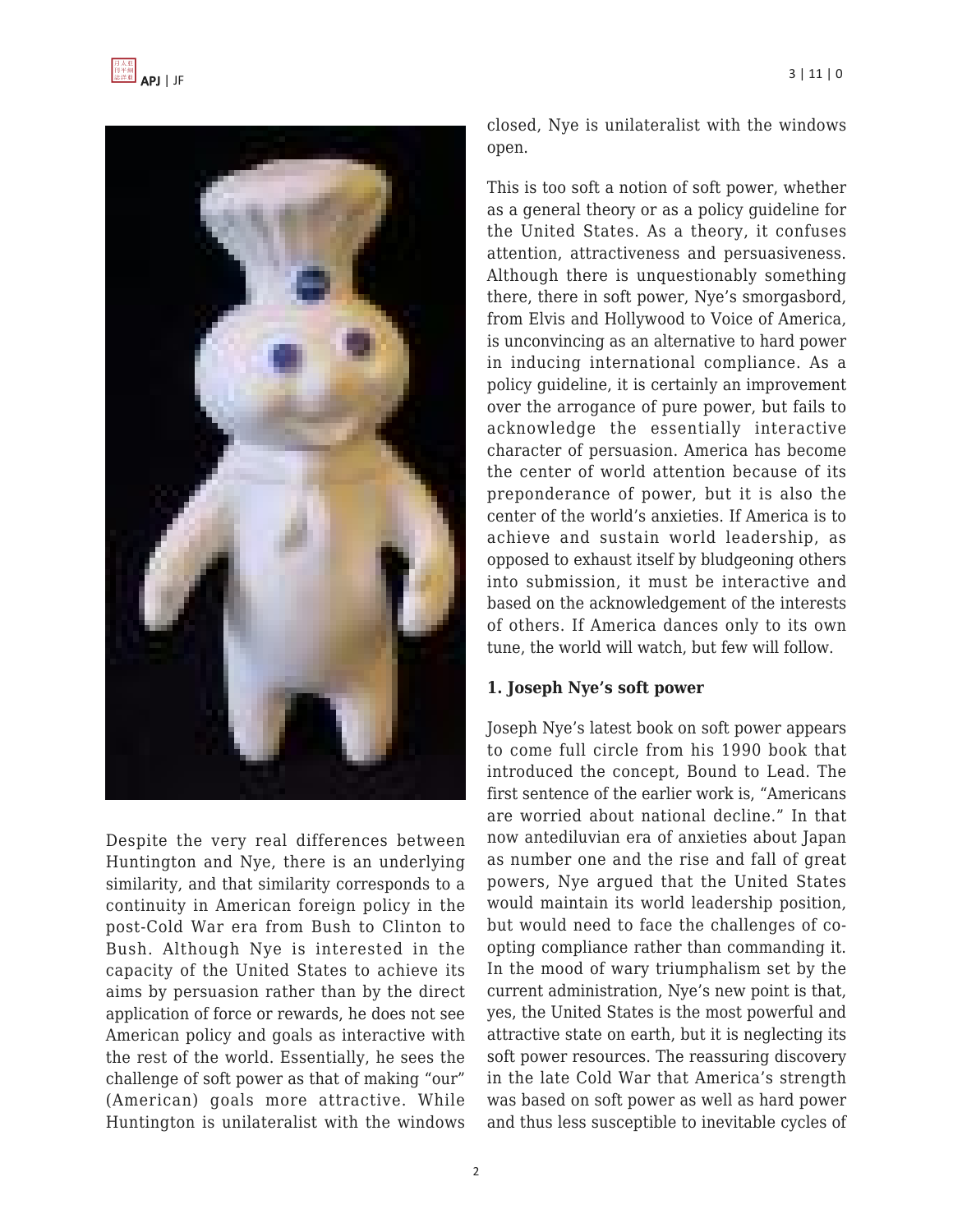national decline has been replaced by a concern (grown stronger since the book was published in 2004) that American soft power itself might be in decline. The common thread through both books as well as the intervening ones is that the attractiveness of states is an essential dimension of their influence.

Although the term "soft power" is not headlined in Bound to Lead (it is not in the jacket material and is not indexed), it is used carefully. In a long footnote Nye distinguishes between command and co-optation, and associates soft power with co-optation. He describes two modes of co-optation, agendasetting and attraction: "The universalism of a country's culture and its ability to establish a set of favorable rules and institutions that govern areas of international behavior are critical sources of power" (p. 33). Nye's case that America is still "bound to lead" rests on the narrower cultural appeal of possible challengers and the increasing importance of post-war international institutions impregnated with American values and interests. American power can therefore extend well beyond its military primacy.

The connotations of soft power have shifted considerably in fourteen years. Now Nye defines soft power as "the ability to get what you want through attraction rather than coercion or payments," and its sources have shifted to "the attractiveness of a country's culture, political ideals and policies" (Soft Power, p. x). The idea of agenda-setting through international institutions has faded into the background (though other scholars, most notably John Ikenberry, have emphasized this theme). The change appears to be eventdriven. Under the influence of the drastic decline in the credibility of the United States since the invasion of Iraq, Nye is now concerned with the marketing of American preferences rather than with demonstrating the soft yet firm foundations of American primacy. The world seems less challenging to him in 2004 than in 1990, but also further away.

# **2. Too soft?**

The problem with soft power is its analytical fuzziness. The "power" in soft power seems clear enough—getting what America wants. But the reason others comply—"attractiveness"—seems soft indeed. Soft power can certainly be pointed to, but can it be used to better understand the mechanisms of world politics or the consequences of choices made by leaders? If it includes everything from Britney Spears to world opinion of the occupation of Iraq, is it a significant and coherent concept? Perhaps Donald Rumsfeld had a point when he said he didn't know what it meant.

The first problem with soft power is whether or not it is really a separate phenomenon from hard power. Perhaps it is only the halo of hard power, the gleam on the sword. Have there been major powers without soft power, or minor powers with world-class attractiveness? Is the apparent difference between power and reputation simply a lag effect? If there is an emperor, will he not eventually have new clothes?

If soft power is merely a penumbra of hard power, then there may well be diplomatic tasks associated with keeping up appearances, but they will be peripheral to the decisions that direct foreign policy. If power attracts, then the pursuit of attractiveness is not a separate issue.

The second problem, related to but distinct from the first, concerns the effects of soft power. As Nye describes it, soft power encourages voluntary compliance, that is, the willingness of others to go along without specific rewards or sanctions. But is the absence of soft power more than merely an inconvenience? After all, if the resources to command compliance exist, what difference does it make whether the others are nodding approval or bowing to the inevitable? Old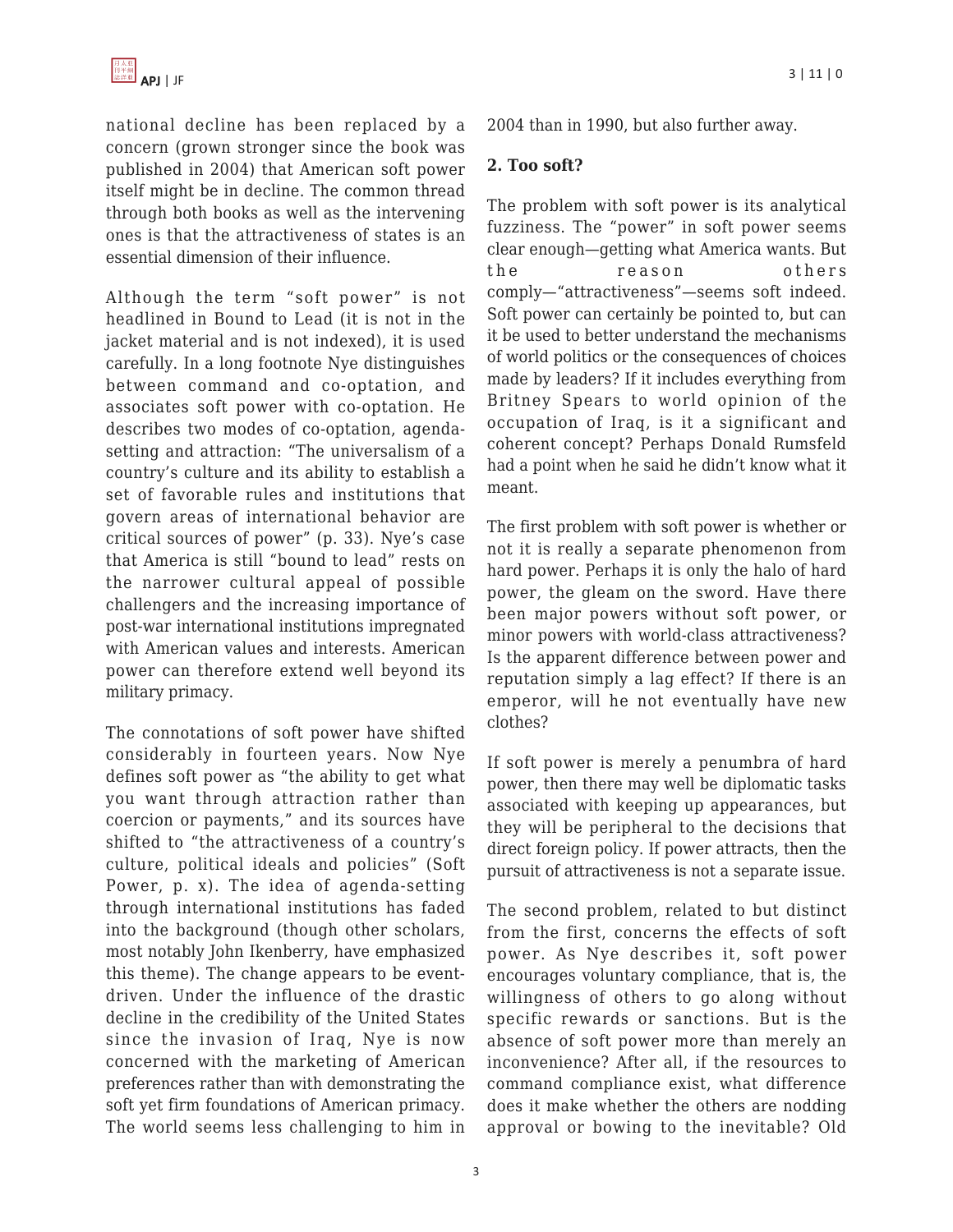Europe can rustle its newspapers and bang its beer mugs over the invasion of Iraq, but only because they are peripheral to the action. Clearly Turkey's refusal of transit to American troops on their way to Iraq turned out to be no more than an inconvenience, and had it been a serious bottleneck, the rewards and sanctions could have been raised until compliance was achieved. What can the United States do with soft power that it cannot do without soft power?

The third problem offers a rescue for the significance of soft power, but it also involves a transformation of the concept. The problem here is the structure of soft power. It cannot remain just a pillow of world perceptions and claim to have a distinct effect on politics. Soft power as Nye presents it conflates attention, attractiveness, and persuasion, and each of these should be treated as distinct dimensions.

Much of what Nye catalogues as America's world presence relates simply to world patterns of attention. It is certainly the case that the preponderance of American military and economic power has put the United States at the center of world attention, because what happens here usually matters more to other countries than what happens elsewhere. Attentiveness to Pol Pot and the Dalai Lama exceed their possible impact on other states, proving that attentiveness is not simply a function of power. Nevertheless, it can be said that capacity to affect others is a sufficient but not necessary condition for attentiveness.

Curiosity can produce a momentary shift in attention, but exposure to risk and opportunity will provide a more constant focus. Between states of vastly different capacities, the smaller state is in a structural situation of vulnerability to the larger, while the larger has proportionally much less to hope for or to fear from the smaller. If a state has larger capacities than any other state in the world or in its region, then the imbalance of attention is not simply a summation of its bilateral relations. Instead, it assumes a central position, as the following diagram illustrates:

$$
A > B, A > C, A > D, A > E, =
$$
  
*B* A D  
*E*

Of course, disproportionate attention does not imply approval. It can be based on alienation and fear as well as on a community of interest.

Attraction, the second dimension of soft power, is more complicated than attention. The approval or disapproval of what is perceived is an individual judgment. What appears to be a threat to one might seem an opportunity to another. Parents and governments might see Britney Spears as corrupting the youth; if true, then clearly the youth in question have a different sense of risk and opportunity. Judgments of attractiveness are also not unanimous on political issues; after all, there is still the hardy ten or fifteen percent around the world who approve of the American occupation of Iraq. But on political issues there can be a sense of collective approval or anxiety within a community in which the contrarians are an eddy rather than an alternative viewpoint. Political attractiveness will be affected by general exposure to the United States and by American marketing of its position, but ultimately receptivity is set by the interests of the audience.

If attractiveness is co-determined by audience interests, then the third dimension of soft power, persuasion, is even more interactive. Persuasion can be defined as the achievement of compliance without side payments or sanctions. Persuasion is the bottom line of soft power. Attention and attractiveness may be prerequisites for persuasion, but, by definition, compliance without persuasion rests on hard power. The capacity to persuade is the difference between leadership and domination.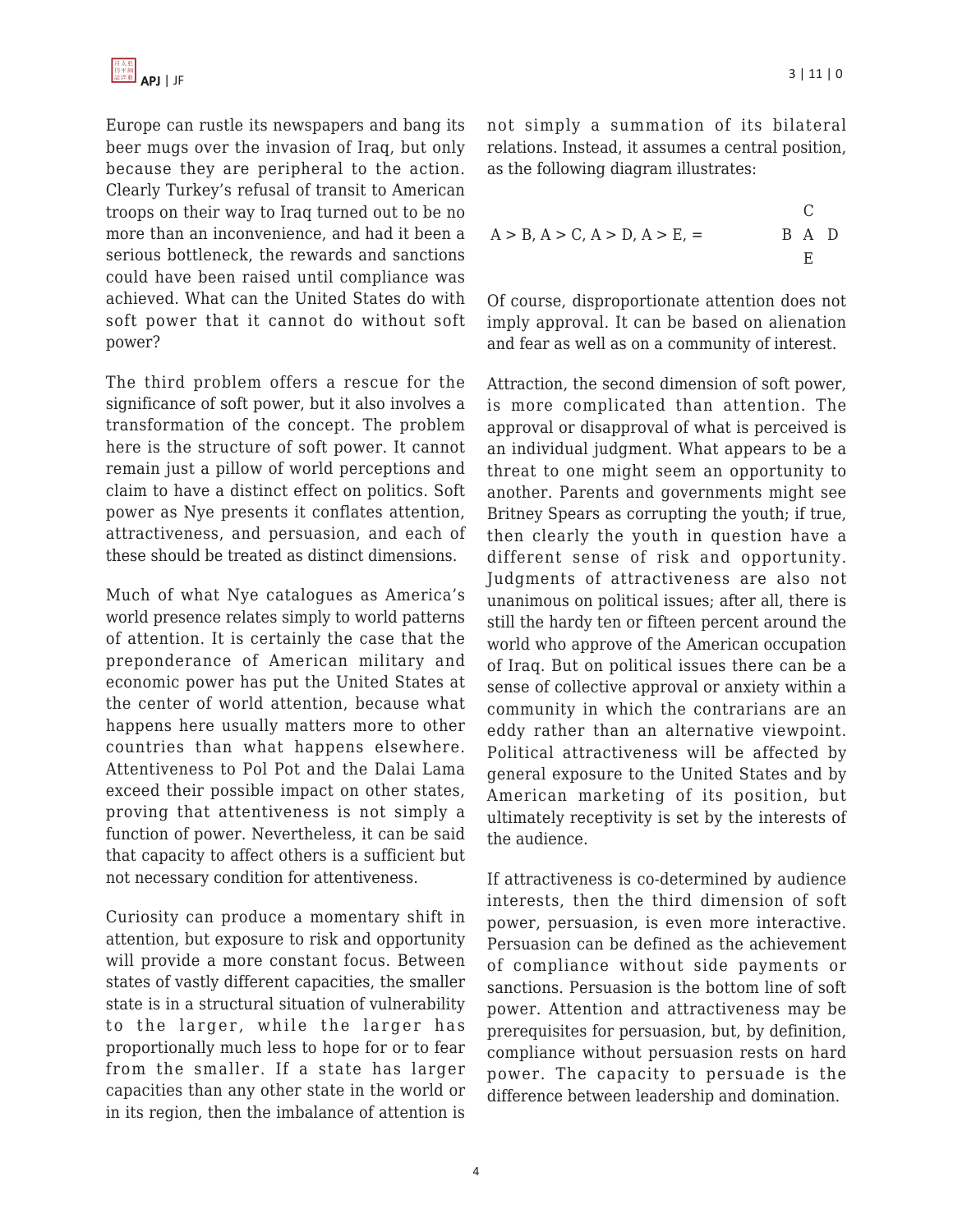What persuades? Aristotle claims that rhetoric, "the faculty of observing in any given case the available means of persuasion," consists of three modes, the character of the speaker, the frame of mind of the audience, and the quality of the argument. Of these, the character of the speaker is most important. But the character of the speaker is not his or her own self-conceit, but rather the audience's conviction that the speaker is sensible, credible, and good-willed. After all, as Aristotle drolly observed, something is persuasive only if someone is persuaded.

Among states, the equivalent of the character of the speaker is the quality of bilateral and multilateral relationships. Leviathans live longer than individuals, there are fewer of them, and they cannot choose their neighbors. Whatever the future holds, the level of international cooperation that will be available will depend on relationships that are being shaped in the present. Persuasion is the essence of diplomacy, and it requires far more than putting the right spin on ones own preferences. Strong relationships require a general confidence in common purposes and mutual respect. Thus persuasive diplomacy is a matter of determining and articulating common goals in a framework of mutual respect. In addition, asymmetric relationships require that the weaker parties do not feel threatened by the strongest. If other states feel that their autonomy is threatened by American unilateralism or that international norms of state behavior are being ignored, then they will be less willing to cooperate.

The contrast between American and Chinese diplomacy in recent years highlights the importance of conserving relationships. China has emphasized the political principles of mutual benefit and non-interference in domestic affairs, and it has promoted multilateral regional organizations. As a result of such "good neighbor" policies, China has greatly increased its regional influence in Asia despite—not because of—its increase in relative hard power. By contrast, the American war against terrorism has been waged with such high-handed unilateralism that other states and peoples are alienated even though they share the same general goal.

Underlying the distinction between attention, attractiveness and persuasion is a fundamental shift in perspective from Nye's presentation of soft power. Nye looks at soft power from the producer's point of view—what sells, what is hard to sell, the importance of marketing. No wonder soft power looks less than vital to a man with a gun who can say "Buy!" But the appropriate perspective for understanding soft power is that of the potential partner, because it is the partner's unforced decision to comply that is at stake. And even if the gun is pointed elsewhere, the man with the gun may appear alienating and threatening.

## **3. Common purposes and unequal partners**

There is an inherent contradiction between world attentiveness to the United States and the persuasiveness of American leadership. In principle, it is not an unmanageable contradiction. But successful diplomacy, and therefore sustainable world leadership, requires American sensitivity to the situation of other states and peoples in an Americacentered world. The radically different situations of the sole superpower and the rest of the world make this an especially difficult perceptual leap. Huntington and Nye are outstanding examples of the mistake of trying to understand the world without leaving home.

The United States is at the center of world attention because its capacities to affect others far exceed any other potential center. By the same token, it is the only state in the world that does not face a state stronger than itself. It has no compelling reason to be as interested in other states as they are in the United States. By the much lower standard of possible harm to us, we take an interest in Iraq, North Korea,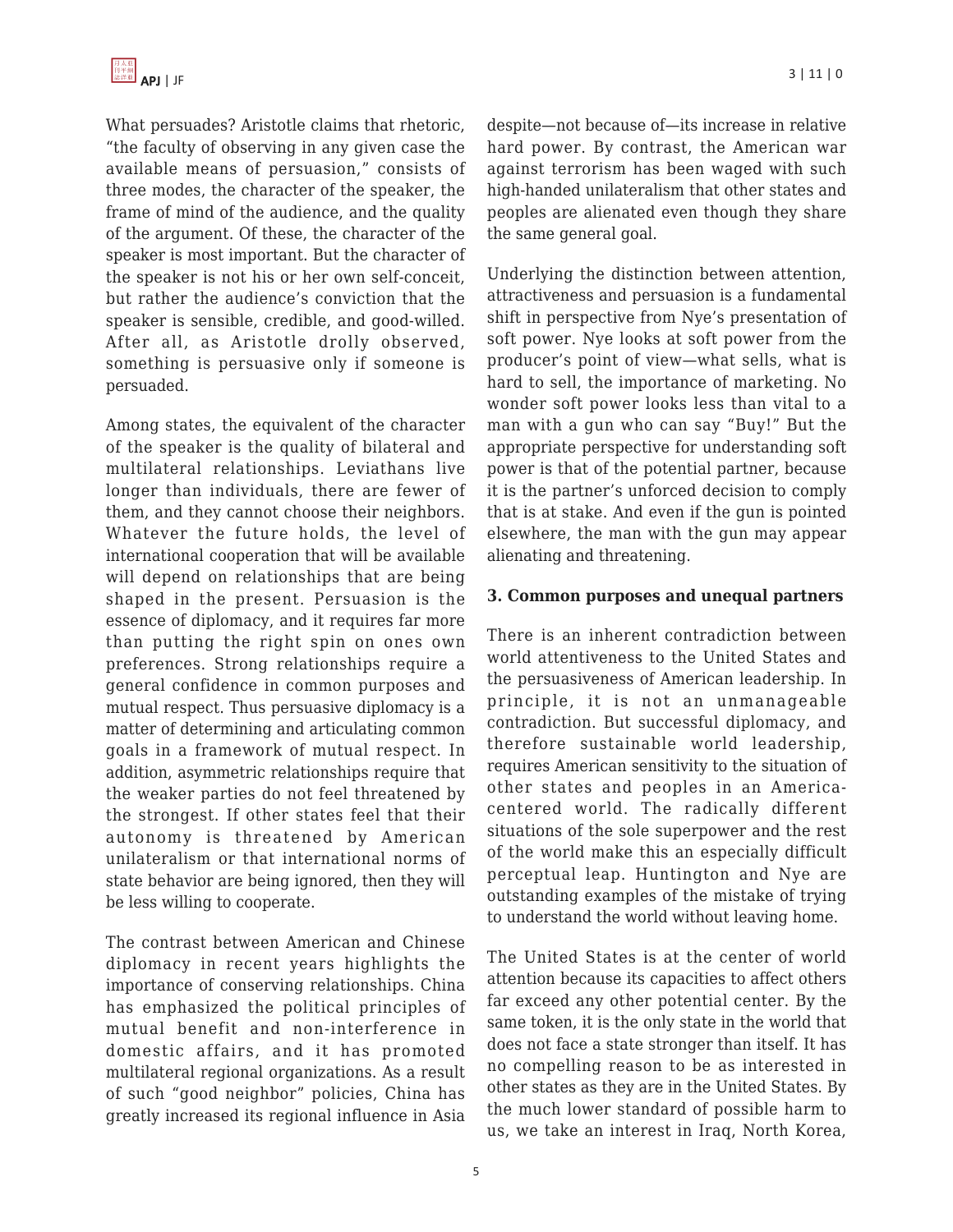and Iran, but only insofar as they are seen as potential threats. The American world is a nightly flickering of unrelated crises and stories, currently crowded to the side, not by Iraq itself, but by the American experience in Iraq.

In any case, Americans look out at a world that is looking at them, and we tend to judge it by whether it is smiling or frowning at us. Naturally, Americans attribute the world's attitude to American attractiveness, or lack of it. Americans have the impulse to make themselves more attractive. But the others are viewed as an audience, not as partners, and their clapping or booing does not have much effect on what Americans do. There is, however, a lurking concern that the United States cannot afford to be alone in the world.

The inattentive blindness of the powerful is complemented, if one can call it that, by the hyper-attentive allergies of the weak. Every country in the world is vulnerable to the United States, and the balance of the decisions determining whether this exposure brings more risk or more opportunities appears to be in American hands. This causes not only greater attentiveness to the US, but also anxieties concerning what we might do next. Because of inattention, American policy toward any specific country is composed of rather haphazard byproducts of domestic politics, the activities of interest groups, and applications of generic concerns. But overly attentive partners attempt to connect the dots of scattered policies into overall American strategies, and to extrapolate policy twitches into looming trends. North Korea's behavior, for example, may look from the U. S. perspective like irrational brinksmanship that should be punished, but from its vantage point it is looking up the barrel of overwhelming American power, and so desperate measures seem necessary.

To be sure, North Korea is an extreme case. Common sense assures the Canadians that American movies featuring invasions of Ottawa are meant to be funny. Moreover, other countries appreciate the existence of a world order, however America-centered, and they know that they could not themselves provide an alternative order. But the United States can never expect the complacency it feels about relationships to be completely shared by a vulnerable partner. The fact of vulnerability is created by the disparity in capacities, and it is a situation that can be managed, but not solved.

American solipsism is the cardinal sin of the post-Cold War era, because a superpower that knows only itself and its own interests cannot credibly acknowledge the autonomy of others. Better advertising might just add insult to the possibility of injury. One of the two original dimensions of soft power that has now slipped from Nye's sight—the shaping of agendas by international organizations—has subtly moved from being a means of American primacy to being a (sometimes endangered) warrantee of the legitimate standing of other players. It is therefore not surprising that the momentum for further multilateral institutionalization—the Kyoto Accords and the International Criminal Court, for examples—has moved from the United States to the middle powers. But if soft power counts, the task of the United States is not to dazzle the world, but to reassure it.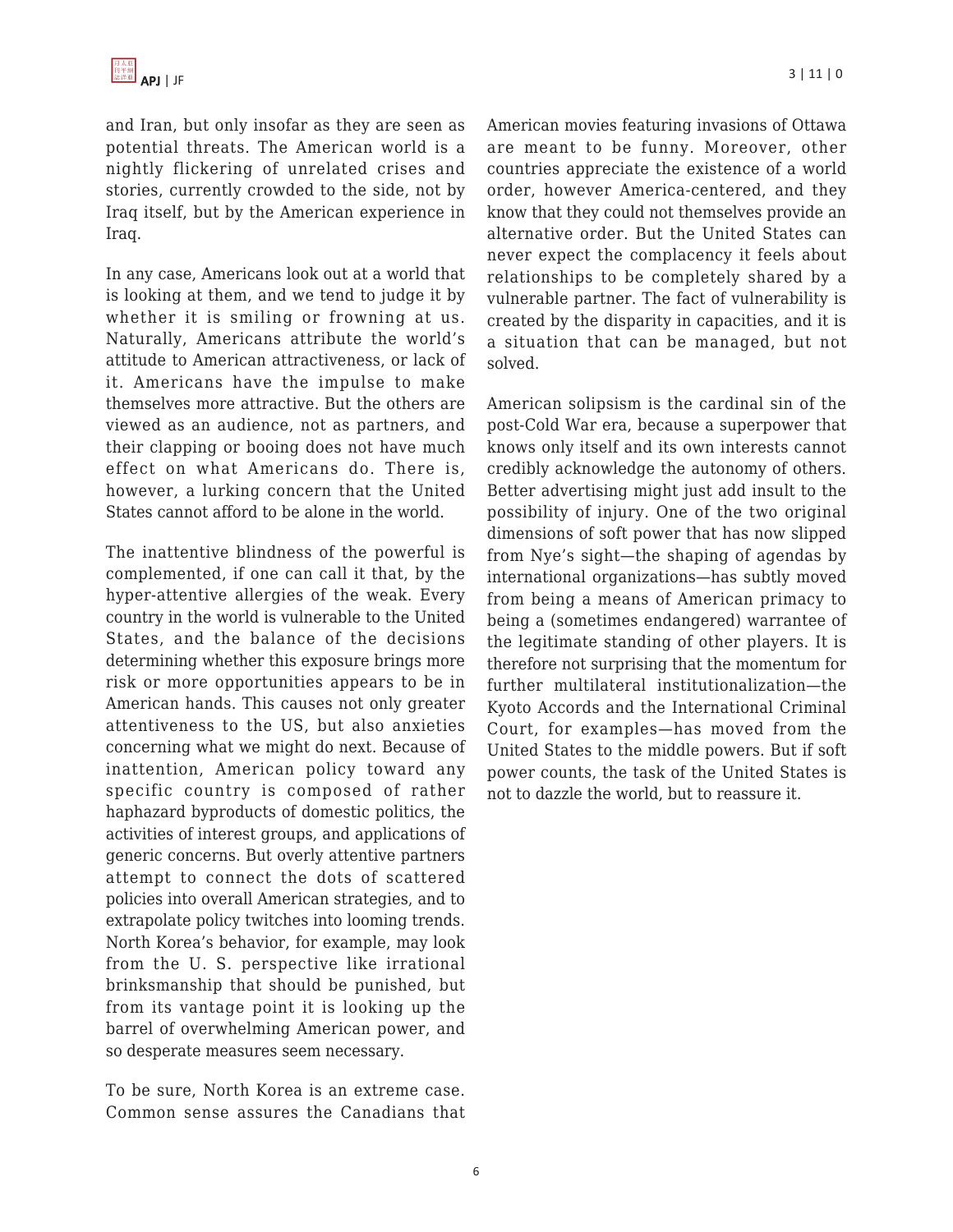



The great Sally Rand

#### **4. Leading the dance**

The contradiction between the attention that relative power attracts and the difference of interest in the relationship that it creates underlies a fundamental tension in the post-Cold War era. If the path is set simply by the blindness of the superpower and the anxieties of the rest, then the cycle of domination, overreach, challenge and chaos described by Paul Kennedy and others may be inevitable, even if it is modified by the greater integration of the contemporary world and the higher costs of chaos. But soft power, understood as the effective management of asymmetric relationships rather than as cosmetics, may provide the key to sustainable leadership.

But why is the ability to persuade important, if the capacity for punishment exists? First, the exercise of sanctions in one case limits the availability of sanctions in future cases. It is clear, for instance, that without the invasion of Iraq, and particularly the longterm impasse that followed, the response of the Bush administration to North Korea and Iran might well have been tougher. Moreover, a solid case has been made that the launching of the Iraq invasion undercut the successful completion of the campaign against Al Qaeda in Afghanistan. Second, force is a constant denial of the autonomy and interests of the coerced, and so it requires constant effort. A person might have enough muscle to push a ceiling beam into place, but no one is strong enough to hold it there indefinitely. Third, the use of force to coerce a weaker power is implicitly a threat to all weaker powers, even though in fact the threat cannot be actualized. If A is stronger than X, Y and Z, what A does to X will be viewed by Y and Z as something that could happen to them, but in fact A may not be stronger than X plus Y plus Z. If the exercise of coercion is not to alienate others, then it must be credible that X did not simply irritate A but broke important rules, and that A will itself abide by the rules.

Imperial overreach is far more subtle than simply trying to take a bridge too far. If the threat of force is made, it must be executed or it will lessen the credibility of future threats. If it is executed, the force available for future threats is reduced, and the post-victory situation requires an indefinite commitment. If the coercion of one state alienates others, then the others will comply only under implicit threat, will strive to protect themselves, and may attempt to balance against the superpower. Coercion not only burns the candle of power, it raises the temperature of the ground upon which power treads, and increases the upward slope of surrounding territory.

The key to sustainable leadership is not the ability to mount preemptive strikes against potential challengers, but rather the persuasiveness of soft power. Precisely because persuasion produces cooperation while